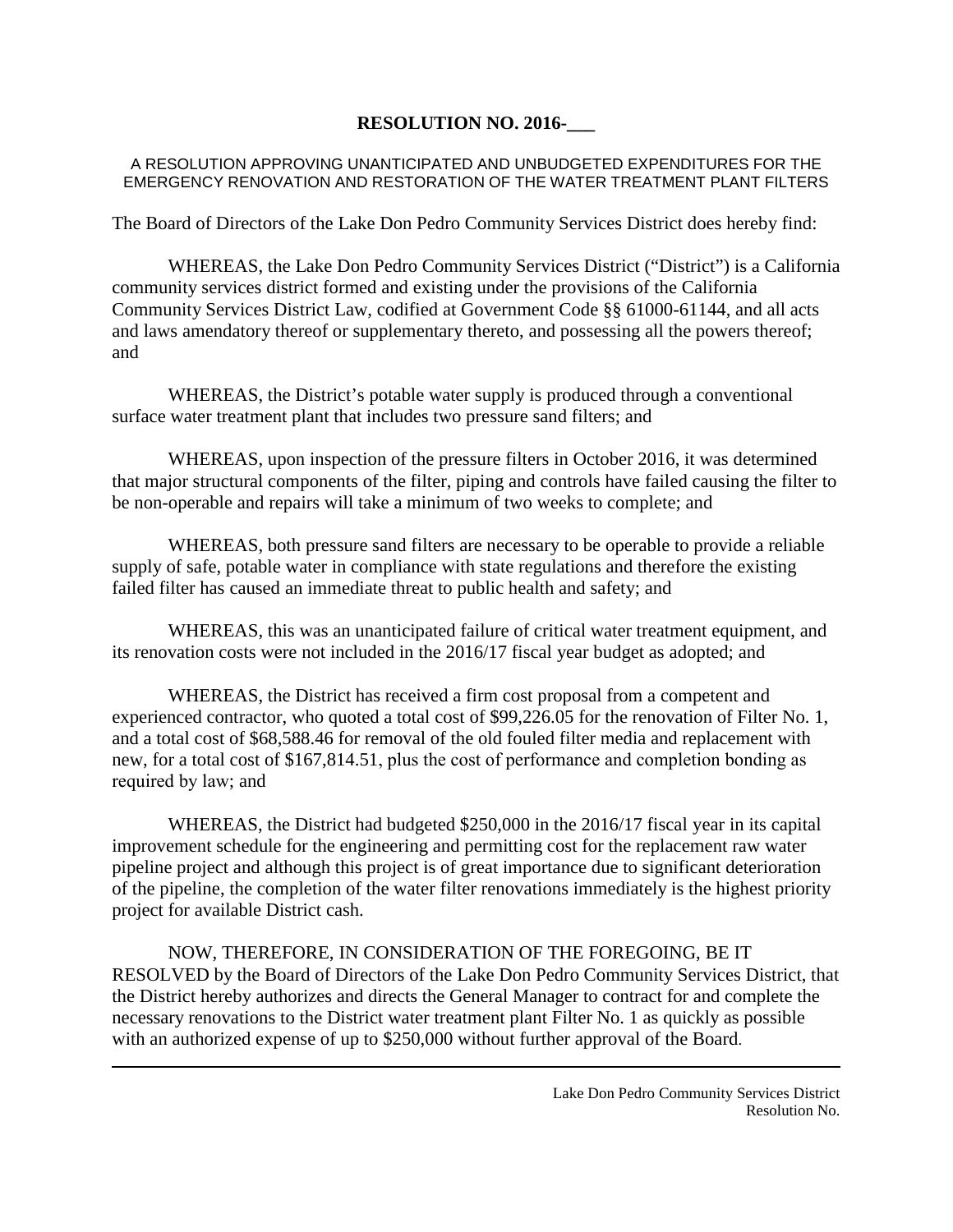### BE IT FURTHER RESOLVED THE FOLLOWING:

- 1. That the General Manager is hereby directed to inform and report to the Board at the earliest possible time the condition and estimated renovation cost for Filter No. 2, as well as the final cost once completed if within the \$250,000 authorization, and
- 2. The General Manager shall budget for the Raw Water Pipeline Replacement Project work in the 2017/18 fiscal year as a high priority.

WHEREFORE, this Resolution is passed and adopted by the Board of Directors of the Lake Don Pedro Community Services District on October 21, 2016, by the following vote:

AYES:

NOES:

ABSENT:

ABSTAIN:

\_\_\_\_\_\_\_\_\_\_\_\_\_\_\_\_\_\_\_\_\_\_\_\_\_\_\_\_\_\_\_\_\_\_\_\_\_\_\_\_\_ Danny Johnson, President, Board of Directors

ATTEST:

\_\_\_\_\_\_\_\_\_\_\_\_\_\_\_\_\_\_\_\_\_\_\_\_\_\_\_\_\_\_ Syndie Marchesiello, Secretary

# **CERTIFICATE OF SECRETARY**

### STATE OF CALIFORNIA )  $\lambda$ COUNTY OF MARIPOSA )

I, Syndie Marchesiello, the duly appointed and Secretary of the Board of Directors of the Lake Don Pedro Community Services District, do hereby declare that the foregoing Resolution was duly passed and adopted at a Regular Meeting of the Board of Directors of the Lake Don Pedro Community Services District, duly called and held at the District office at 9751 Merced Falls Road, La Grange, CA 95239, on October 21, 2016.

DATED: